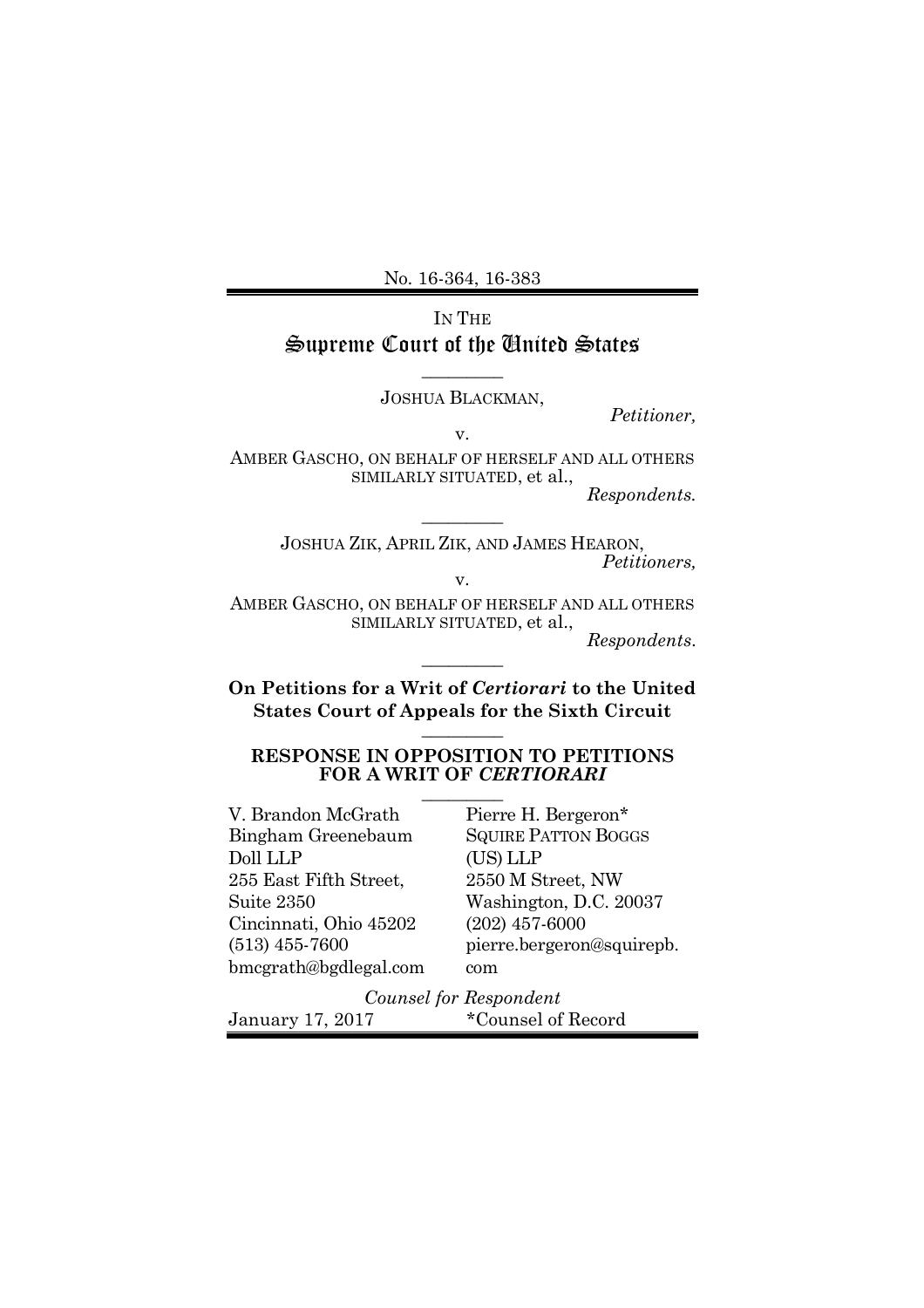## **QUESTIONS PRESENTED**

1. Does a district court per se abuse its discretion whenever it considers any factor other than the total amount of claims paid in calculating the benefit of a settlement to class members?

2. Does a district court per se abuse its discretion whenever the fee award paid to class counsel exceeds, even slightly, the amount of claims paid?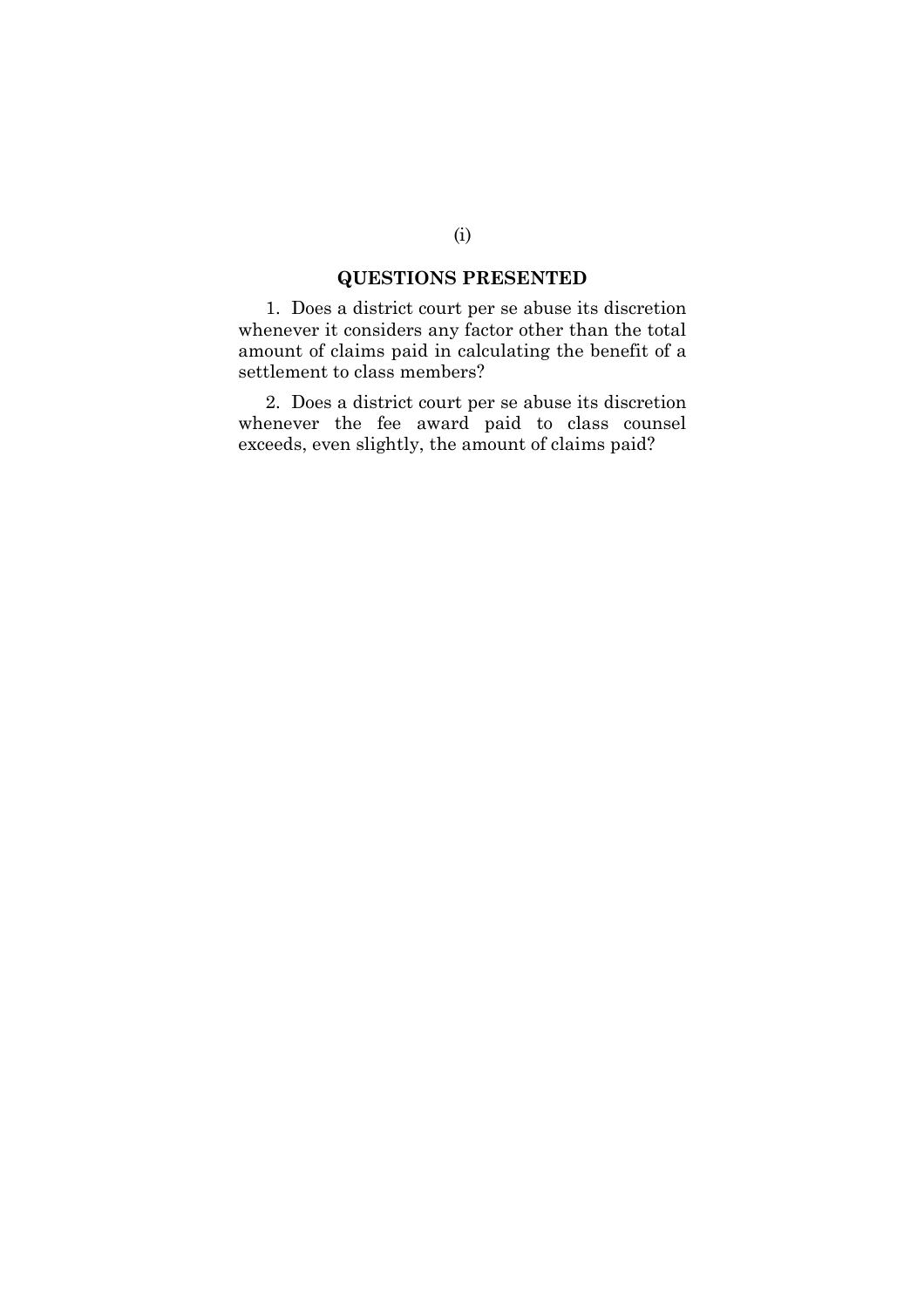#### **LIST OF PARTIES**

Respondent Global Fitness Holdings, LLC ("Global Fitness") was the Defendant in the district court and the Defendant-Appellee in the United States Court of Appeals for the Sixth Circuit.

Respondents Amber Gascho, et al. were the Plaintiff class representatives in the district court and the Plaintiffs-Appellees in the United States Court of Appeals for the Sixth Circuit.

Petitioner Joshua Blackman, in Case No. 16-364, was an objector in the district court and Appellant in the United States Court of Appeals for the Sixth Circuit.

Petitioners Joshua Zik, April Zik, and James Hearon ("Zik Objectors"), in Case No. 16-383, were objectors in the district court and Appellants in the United States Court of Appeals for the Sixth Circuit.

### **RULE 29.6 STATEMENT**

Respondent Global Fitness Holdings, LLC has no parent company and no publicly-held corporation owns 10 percent or more of Respondent's common stock.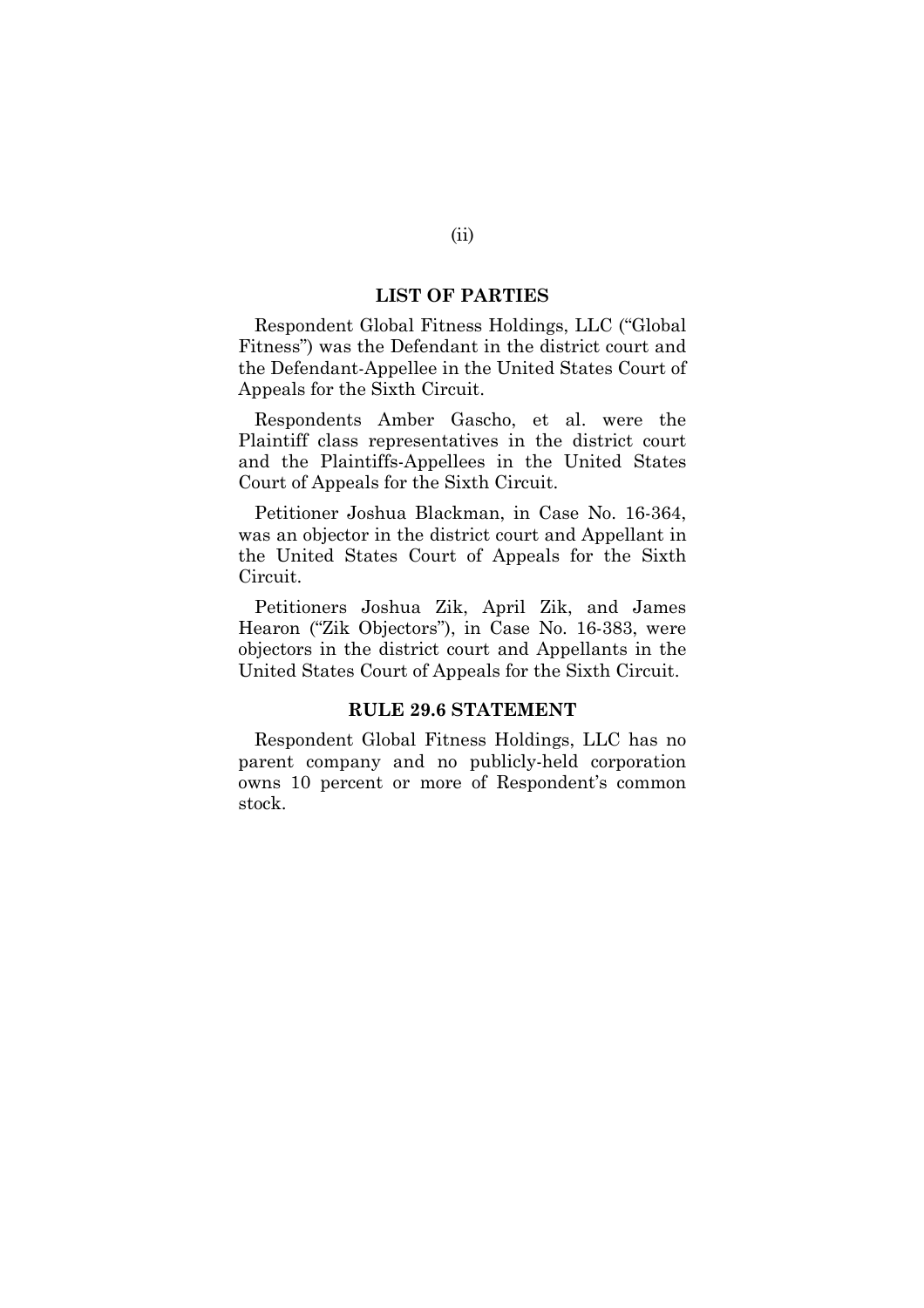# **TABLE OF CONTENTS**

# PAGE

|                                      | A.                                                                                         |                                                                                                            |
|--------------------------------------|--------------------------------------------------------------------------------------------|------------------------------------------------------------------------------------------------------------|
|                                      | <b>B.</b>                                                                                  |                                                                                                            |
|                                      | $\mathcal{C}$ .                                                                            | District Court Settlement Approval 2                                                                       |
|                                      | D.                                                                                         |                                                                                                            |
| REASONS FOR DENYING THE PETITIONS  4 |                                                                                            |                                                                                                            |
| L                                    | The Seventh Circuit's Decisions Are Easily<br>Reconciled With The Sixth Circuit's Decision |                                                                                                            |
|                                      | II. The Facts Of The Settlement In This Case<br>Demonstrate That The Attorneys' Fee        |                                                                                                            |
|                                      | $A_{1}$                                                                                    | There Is No Evidence Of Collusion<br>Between Global Fitness And Counsel                                    |
|                                      | <b>B.</b>                                                                                  | Global Fitness Had Viable Defenses To<br>The Claims And Had Already<br>Successfully Defeated All Claims In |
|                                      | C.                                                                                         | Global Fitness Has A Strong Interest In<br>Entering Into A Settlement That Will                            |

(iii)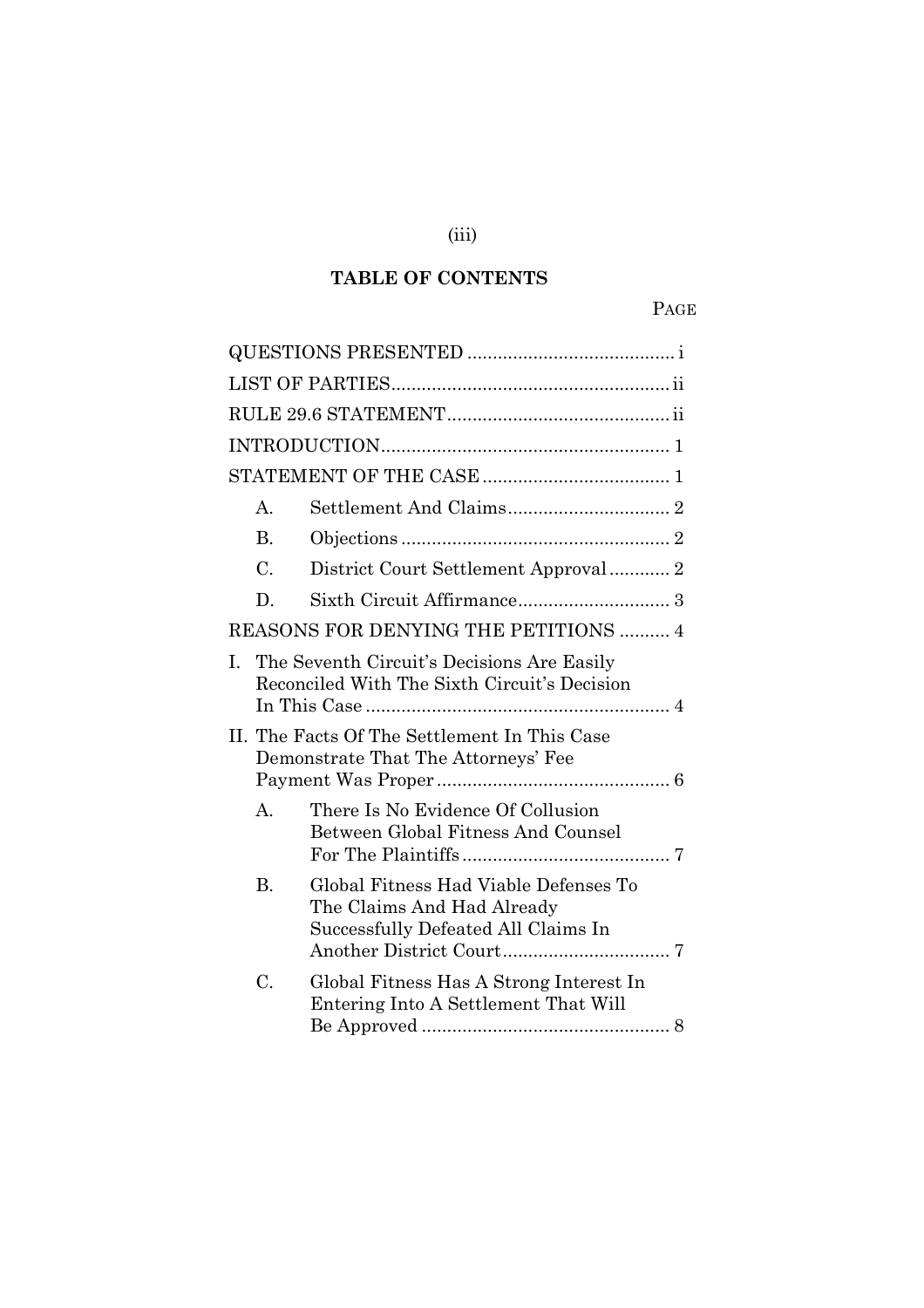$(iv)$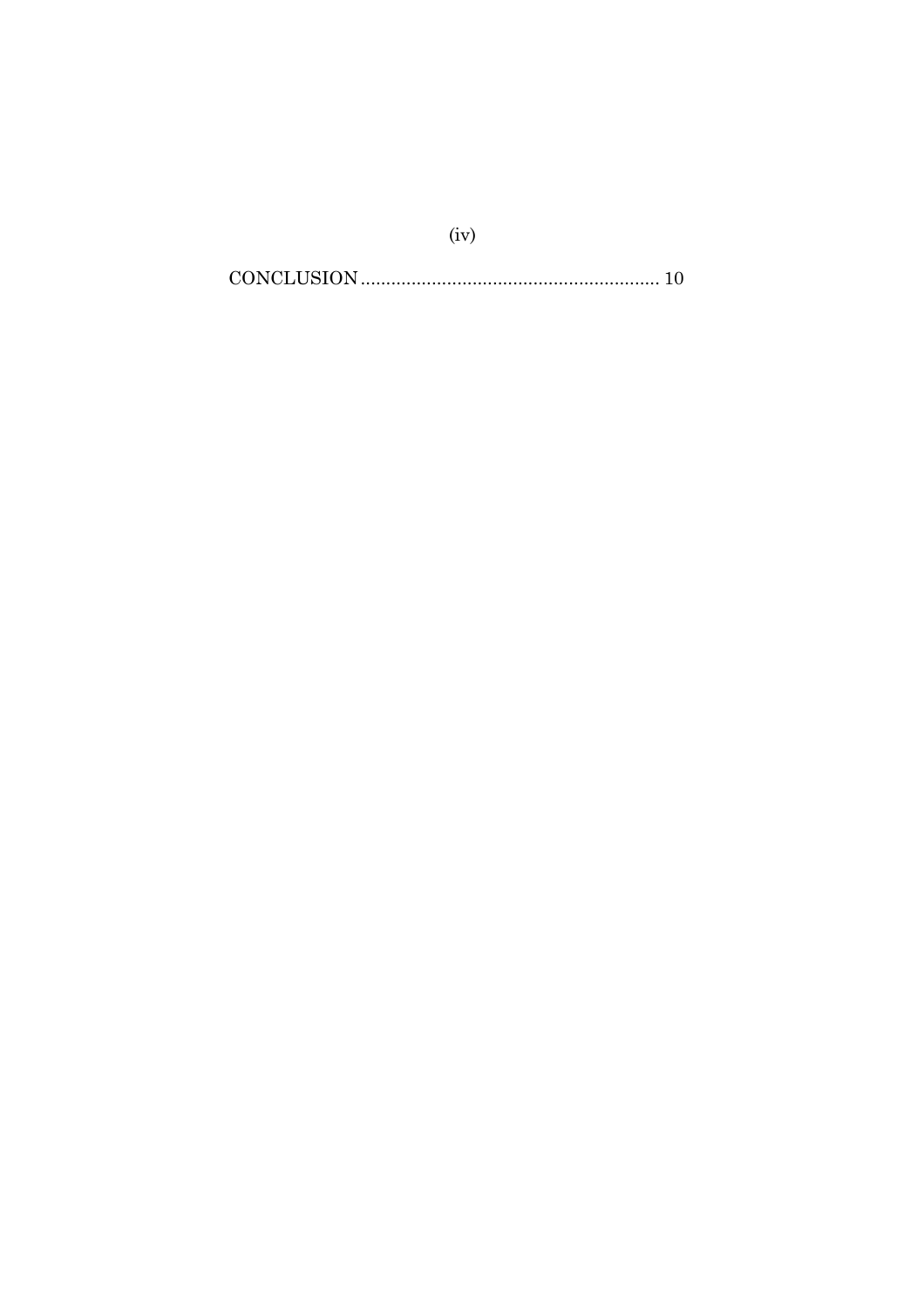# **TABLE OF AUTHORITIES**

# PAGE

# **CASES**

| Eubank v. Pella Corp.,                      |
|---------------------------------------------|
|                                             |
|                                             |
| McDonald v. Chicago Milwaukee Corp.,        |
|                                             |
|                                             |
| Pearson v. NBTY, Inc.,                      |
|                                             |
|                                             |
| Redman v. Radioshack Corp.,                 |
|                                             |
|                                             |
| Robins v. Global Fitness Holdings, LLC,     |
| 838 F. Supp. 2d 631 (N.D. Ohio 2012)3, 7, 8 |
|                                             |
| Statutes                                    |
|                                             |
|                                             |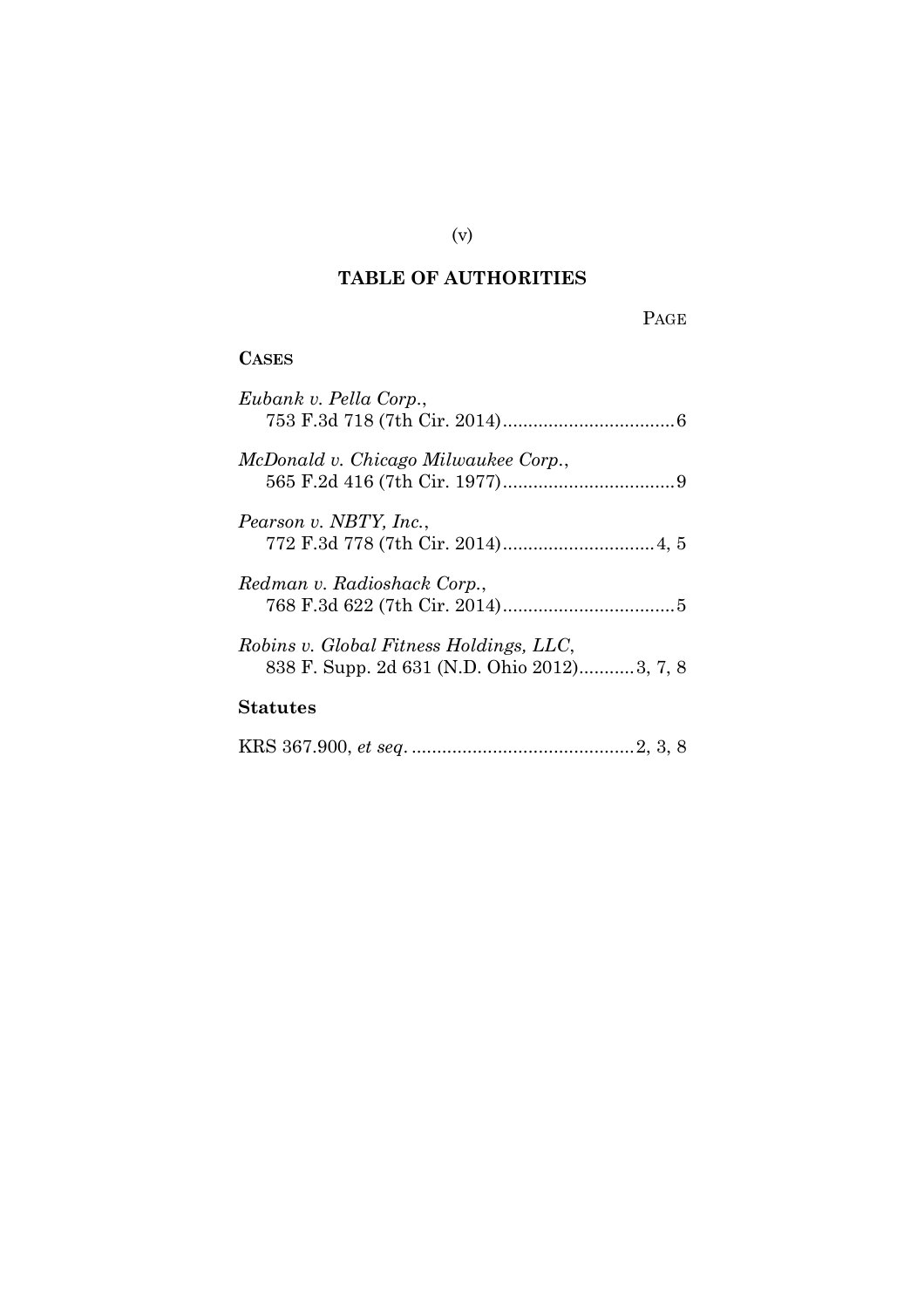### **RESPONSE IN OPPOSITION TO PETITIONS FOR A WRIT OF** *CERTIORARI*

### **INTRODUCTION**

At the request of the Court, Global Fitness submits this Response to the Petition filed by Joshua Blackman, an objector to the settlement at issue in this case, in Case No. 16-364 and to the Petition filed by the Zik Objectors in Case No. 16-383.

Contrary to Mr. Blackman's claim, there is no split amongst the Circuits on whether an attorneys' fee award can ever exceed the payout to the class members. All the Circuits recognize the discretion of district courts to award fees based on the facts and circumstances of the case and no Circuit has adopted a rigid per se rule. The attorneys' fee award in this case, although in excess of the payout to the class, was fair and reasonable because it properly recognized the benefit to the class in the face of the uncertain success of the claims.

## **STATEMENT OF THE CASE**

In 2011, Amber Gascho and other Plaintiffs filed suit against Global Fitness on behalf of a class of members of Global Fitness facilities who were allegedly charged improper fees. Plaintiffs brought their claims under both common law causes of action, such as breach of contract and unjust enrichment, as well as various state consumer protection statutes. *See* Blackman App. 5a, 92a-93a. Pursuant to the Class Action Fairness Act, Global Fitness removed the suit to the United States District Court for the Southern District of Ohio. *Id.*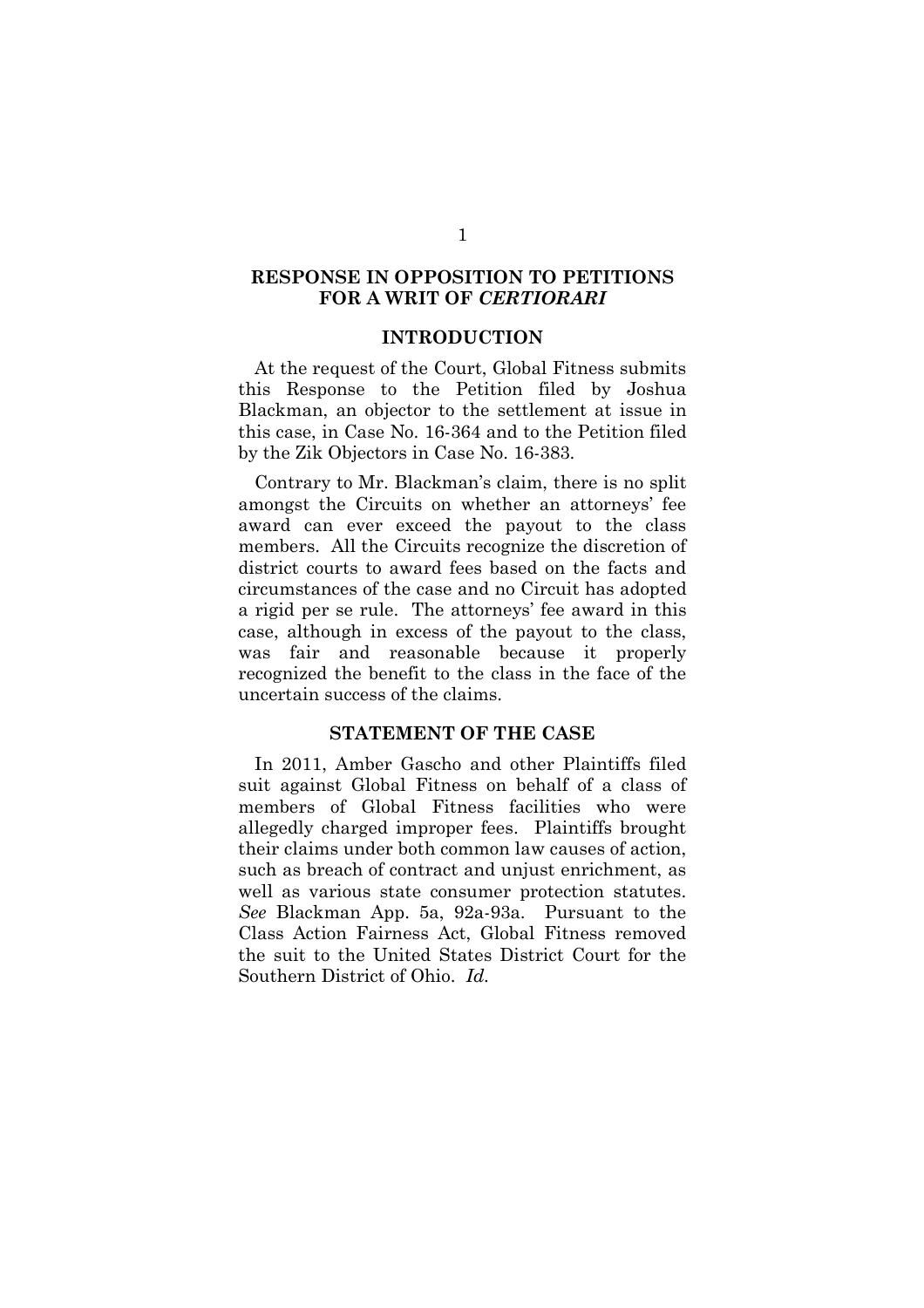#### **A. Settlement And Claims**

In September 2013, after over two years of litigation, including extensive discovery, Plaintiffs and Global Fitness reached a settlement providing class members with compensation ranging from \$25 to \$75 and a simple claim process. *See* Blackman App. 6a-9a (detailing the terms of the settlement, as well as the notice-and-claims process).

Mr. Blackman made a claim for \$25, as a member of both the settlement class and the "Gym Cancel" subclass. *Id.* at 9a. He had been a member for only three days and received a full refund upon cancellation. *Id.* While he suffered no actual damages, he fell within the broad definitions of the class and subclass.

#### **B. Objections**

Mr. Blackman and the Zik Objectors—who had their own class action against Global Fitness pending, *see* Blackman App. 93a—objected to the settlement. Mr. Blackman objected to the settlement on several grounds, but his primary objection was that class counsel's \$2.39 million fee award was excessive. *See id*. at 9a-10a. The Zik Objectors reiterated this objection and also contended that the settlement did not adequately address the claims of class members who allegedly had a different membership contract and/or class members eligible to assert claims under the Kentucky Health Spa Act. *See id.* at 10a.

### **C. District Court Settlement Approval**

The district court thoroughly considered all of the objections, and nonetheless held that both the settlement and the fee award were fair and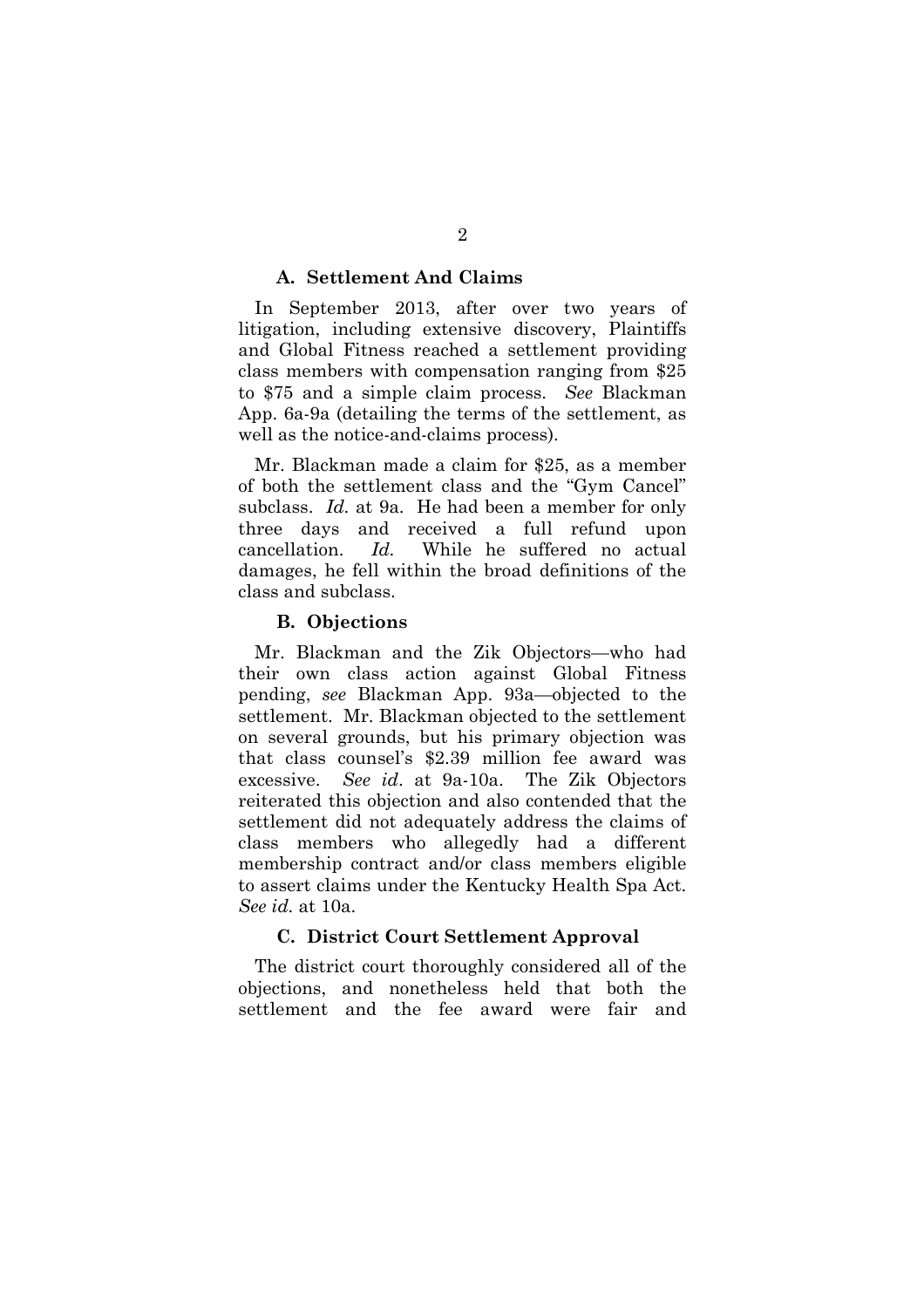reasonable when all relevant factors were taken into account. *See* Blackman App. 77a, 172a.

Among other things, the district court noted that a similar class action against Global Fitness that included claims under the Kentucky Health Spa Act (among others) had been dismissed. *See id.* at 94a-95a. The district court recognized that this dismissal "called into question" the "viability of the bulk of plaintiffs' claims." *Id.* at 128a.

#### **D. Sixth Circuit Affirmance**

On appeal, the Sixth Circuit rejected Mr. Blackman's "proposed per se rule of unfairness," Blackman App. 17a, and concluded that "there is value in providing a class member the ability to make a claim, whether she takes advantage of it or not," *id.* at 40a. In rejecting the Zik Objectors' appeal, the Sixth Circuit noted that "the *Robins* court found no value in the plaintiffs' contract-based KHSA claims." *Id.* at 50a. Judge Clay dissented. *See id.* at 54a.

After denial of rehearing and rehearing en banc, these Petitions for *certiorari* followed.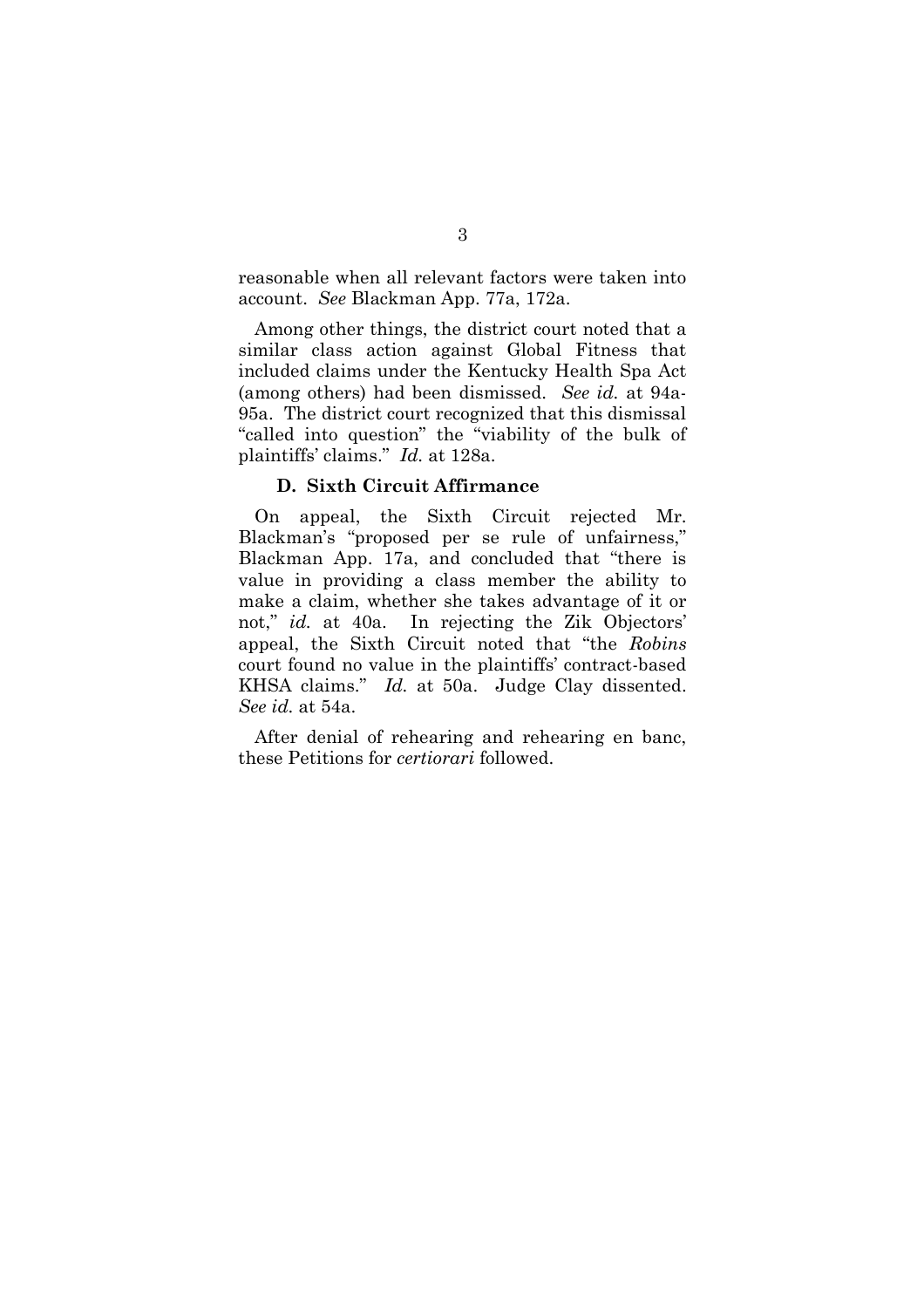#### **REASONS FOR DENYING THE PETITIONS**

### **I. The Seventh Circuit's<sup>1</sup> Decisions Are Easily Reconciled With The Sixth Circuit's Decision In This Case.**

Petitioner Blackman, a former Sixth Circuit law clerk, is merely a technical class member who suffered no damages, but yet he asks the Court to remove discretion from district court judges to approve class action settlements that compensate injured members. Mr. Blackman had no actual damages because he cancelled his contract with Global Fitness within three days of executing it and received a full refund. Blackman App. 9a. He only qualified as a class member based on the broad class definition in the settlement agreement, designed to include rather than exclude possible claimants. In fact, he has no real stake in this case.

The premise of Mr. Blackman's arguments (and those of the *amici*) rests on distinguishable cases involving class action settlements that suffer from numerous fatal flaws, not just an excessive fee award. The primary case, *Pearson v. NBTY, Inc.*, 772 F.3d 778 (7th Cir. 2014), involved glucosamine nutritional supplements sold in retail stores like

<sup>1</sup> While Mr. Blackman cites cases from other Circuits as well, he focuses primarily on the Seventh Circuit to demonstrate a conflict. *See* Blackman Pet. 22-27. His description of the Ninth Circuit as "approach[ing]" the Seventh Circuit and the Third Circuit as "in between the Sixth and the Seventh," *id.* at 24, suggest that he views the Seventh as the most extreme in favor of his position. Thus, Global Fitness's Response focuses on the Seventh Circuit.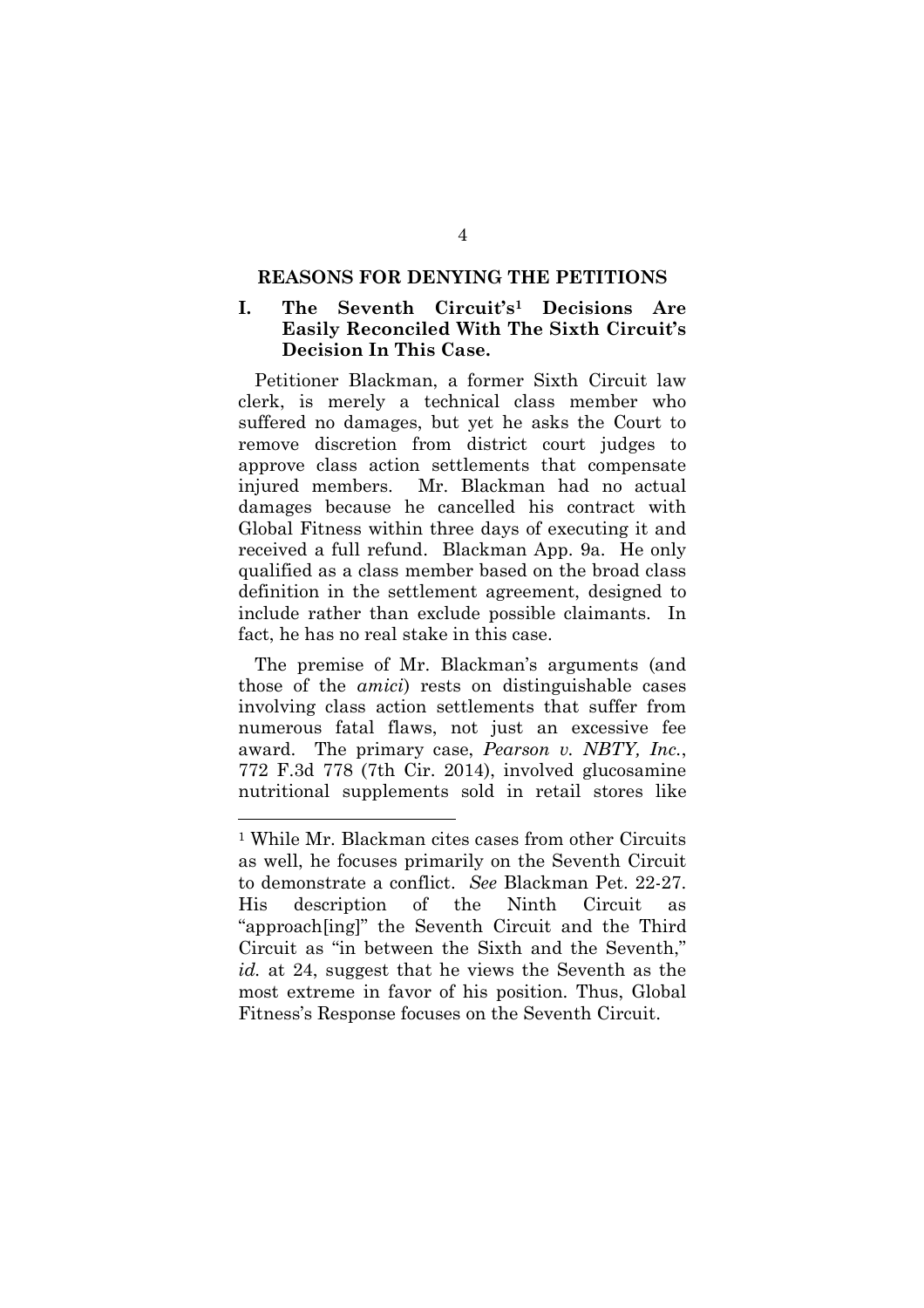CVS and Target. *Id.* at 779-780. The Seventh Circuit reversed the district court's approval of a class action settlement for many reasons, one of which was an excessive fee under the circumstances of the case. *Id.* at 779-780. A class of 4.72 million consumers, most of them elderly, was identified but only 30,245 claims were made (less than 1%). *Id.* at 781. The claims process was extremely burdensome, requiring class members to wade through a complex website, limited recovery to \$12 without proof of purchase and to \$50 with proof of purchase, and asked for information such as the date and place of purchase. *Id.* at 783. The settlement also included a worthless "substantively empty" injunction that required only token changes to the product label and left several "dubious claims" unchanged. *Id.* at 784- 785 (describing the changes and lack thereof as having "no medical basis"). Finally, the attorneys' fee award was more than double the amount of money paid to the claimants. *Id.* at 780. Under these particular factual circumstances, the Seventh Circuit found the settlement should not be approved.

Similarly, the other two cases offered suffer from similar fact-dependent problems. In *Redman v. Radioshack Corp.*, 768 F.3d 622 (7th Cir. 2014), a coupon settlement, the class was difficult to identify and notice was sent to fewer than 5 million of the suspected 16 million class members. *Id.* at 628. Only 83,000 people made a claim. *Id.* Nor was there any attempt to estimate the "actual value" of the \$10 coupons offered. *Id.* at 631. The court then delved into a detailed discussion about all of the problems with coupon settlements in class actions. *Id.* at 633- 637. For all of these reasons and a fee award that exceeded the coupon value provided to the class, the court reversed approval of the settlement.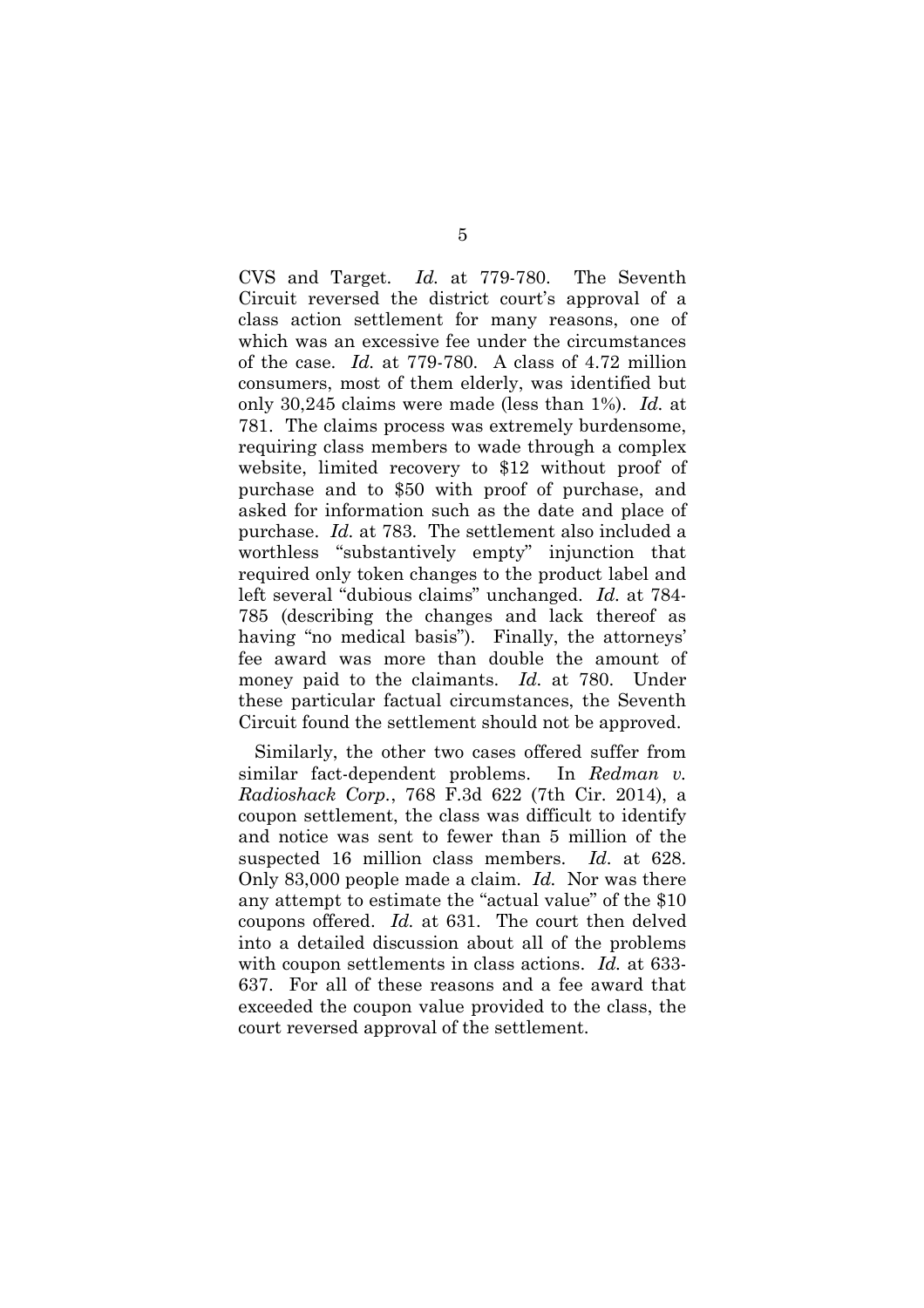In *Eubank v. Pella Corp.*, 753 F.3d 718 (7th Cir. 2014), the list of fatal flaws in the settlement were numerous. They included an ethical conflict involving class counsel, a complex claim form, an approval of the settlement before the end of the notice period, an arbitration procedure for certain claimants, defenses to individual claims reserved to the defendant, and the possibility of nothing more than an extension of a warranty. *Id.* at 722-726. The fee award was just another factor that made the settlement untenable.

These cases all hinge on their particular facts, and none of them implement a bright-line rule that, in an otherwise appropriate settlement, the attorneys' fee award can never exceed the payout to the class members. Instead, all of these settlements suffered from numerous other problems, which are not present in this case, that rendered the fee award inappropriate.

## **II. The Facts Of The Settlement In This Case Demonstrate That The Attorneys' Fee Payment Was Proper.**

Both the district court and the Sixth Circuit focused on the reasonableness of the entire settlement, which provides a real benefit to over 49,000 people in the form of cash payments that range between \$25 and \$75. Blackman App. 6a-7a. Under all of the facts and circumstances of this case, both the district court and the Sixth Circuit approved all the terms of the settlement, including the attorneys' fee award.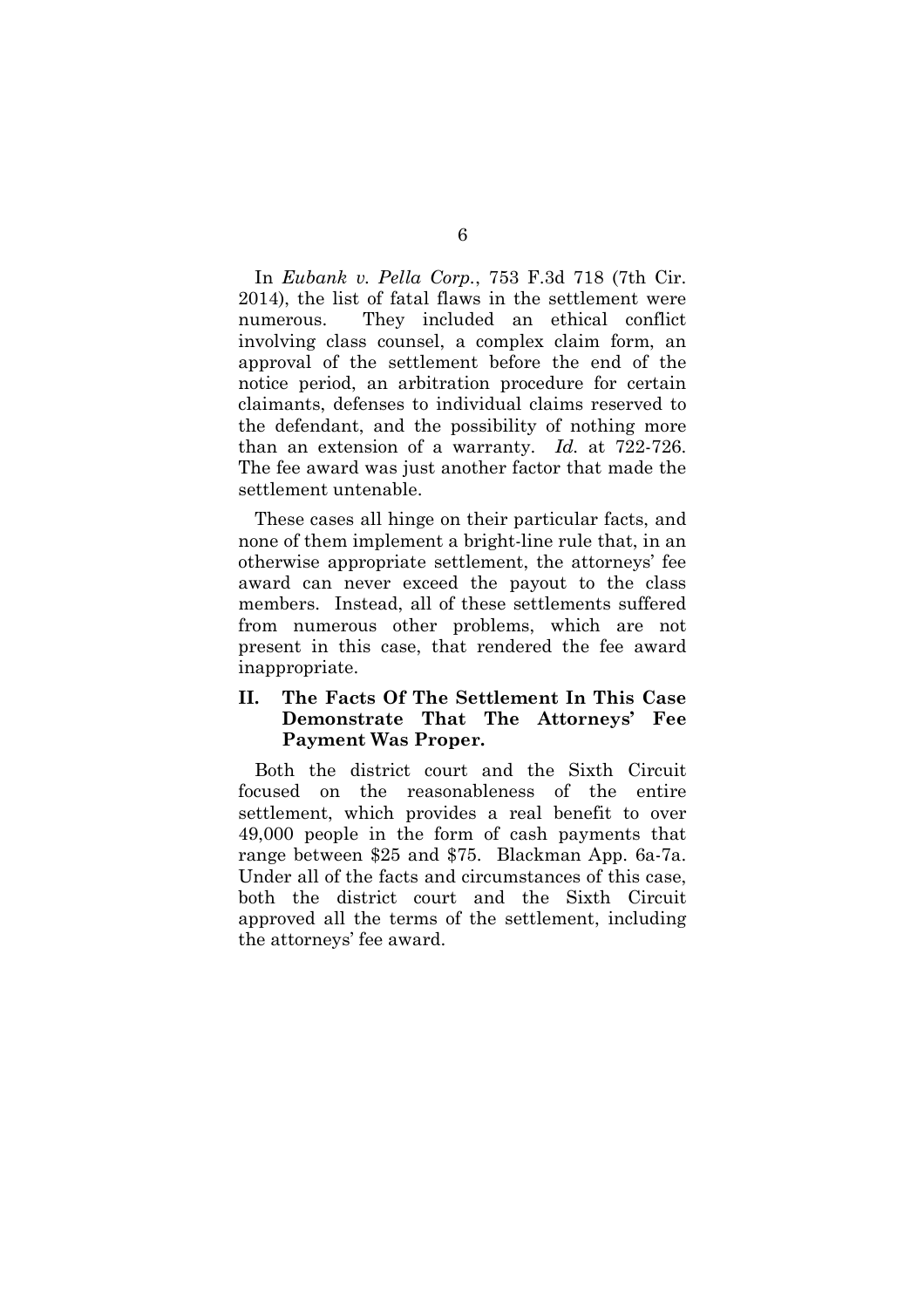## **A. There Is No Evidence Of Collusion Between Global Fitness And Counsel For The Plaintiffs.**

Most of the arguments presented by the objectors and the *amici* revolve around the allegation of collusion between Global Fitness and Plaintiffs' counsel. Yet the only evidence presented is the total payout to the class (\$1.6 million) compared to the total amount of attorneys' fees approved by the court (\$2.39 million), combined with low participation in a claims-made settlement. None of these facts, either alone or combined, show any evidence of collusion.

The claims-made settlement process was necessary because most of the records held by Global Fitness were not accurate beyond a very short period of time. *See* Blackman App. 42a-43a, 154a-155a. The notice process in this case was extensive and the claims process was simple. Class members provided basic contact information, identified which class or classes they fit into, and attested that the information was correct. *See id.* at 8a-9a. This resulted in over 49,000 claims being approved by the settlement administrator. *Id.* at 9a.

## **B. Global Fitness Had Viable Defenses To The Claims And Had Already Successfully Defeated All Claims In Another District Court.**

The dismissal of all of the claims in *Robins v. Global Fitness Holdings, LLC*, 838 F. Supp. 2d 631 (N.D. Ohio 2012) demonstrates that Global Fitness has viable defenses to the claims of the class, and therefore provides further evidence that the settlement fairly, reasonably, and adequately compensates the class, given the uncertainty of any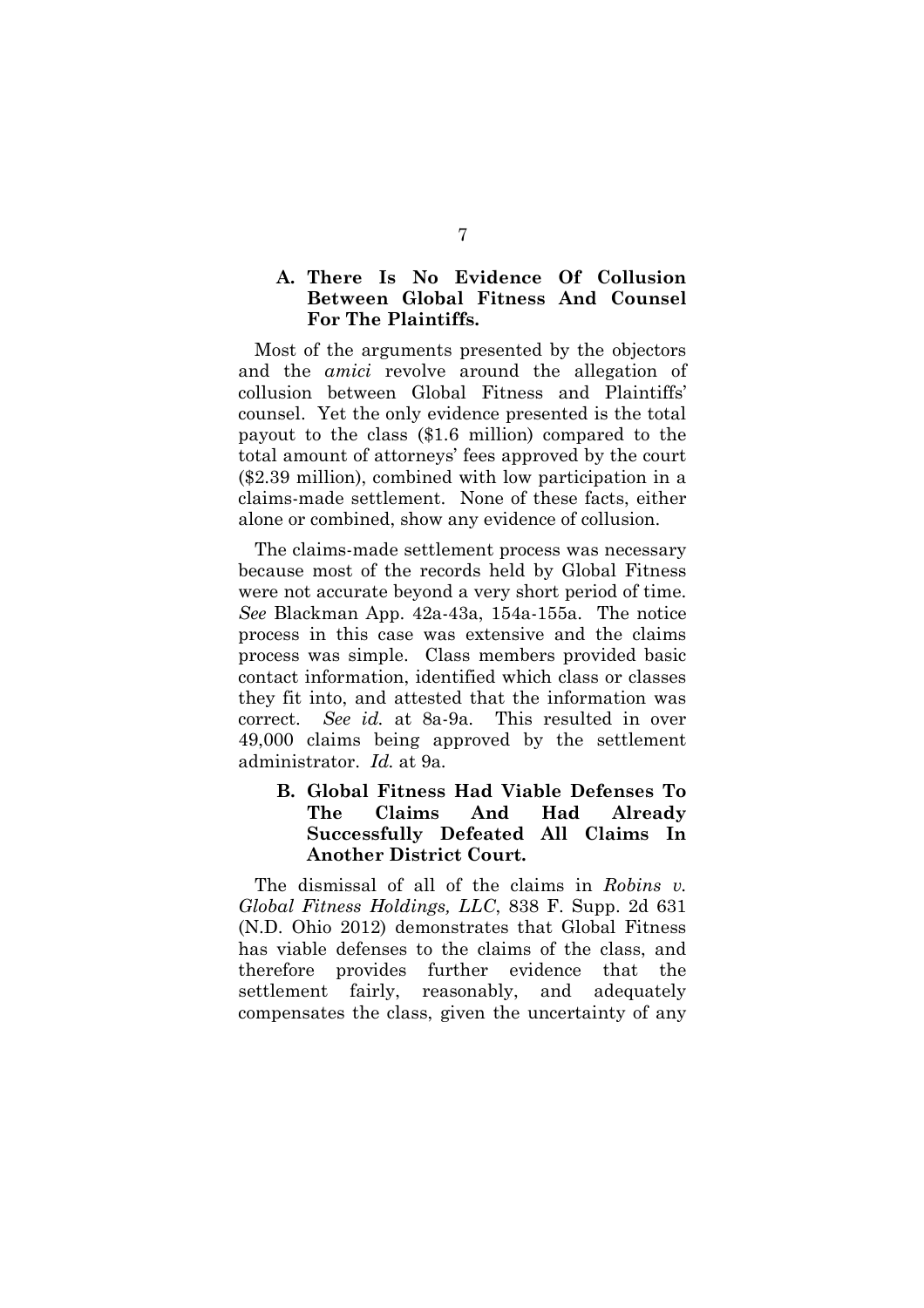potential recovery. The district court explained that the factual and legal issues in *Robins* were similar and therefore "the viability of the bulk of plaintiffs' claims is called into question by . . . [the] dismissal . . . in the *Robins* action." Blackman App. 128a. Mr. Blackman does not challenge this finding, and the Zik Objectors' attempt to distinguish their claims is unpersuasive.

The Zik Objectors' claims arise under the Kentucky Health Spa Act, KRS 367.900, *et seq*. Zik Pet. 17. These claims relate to alleged failure to make required disclosures and allegedly improper fees charged after cancellation or transfer of the contract by facility members. *Id.* at 17-18. The Kentucky consumers in *Robins*, Tanya Baker and Danette Green, asserted similar claims concerning cancellation fees related to their contracts, which were dismissed. Thus, their claims fall precisely within the class of contracts the Zik Objectors purport to represent and cover identical claims that the *Robins* court found inadequate. *See Robins*, 838 F. Supp. 2d at 650-651. As explained by the *Robins* court, Global Fitness did not violate the Kentucky Health Spa Act when it charged the disputed fees. *See id.* at 651. Thus, at least one court found Global Fitness's defenses meritorious.

## **C. Global Fitness Has A Strong Interest In Entering Into A Settlement That Will Be Approved.**

Global Fitness's understandable desire to minimize its total payout did not outweigh its significant interest in achieving settlement approval. At the time Global Fitness agreed to this settlement, it had sold all of its interests in the operations of the fitness clubs it owned and was no longer doing business as a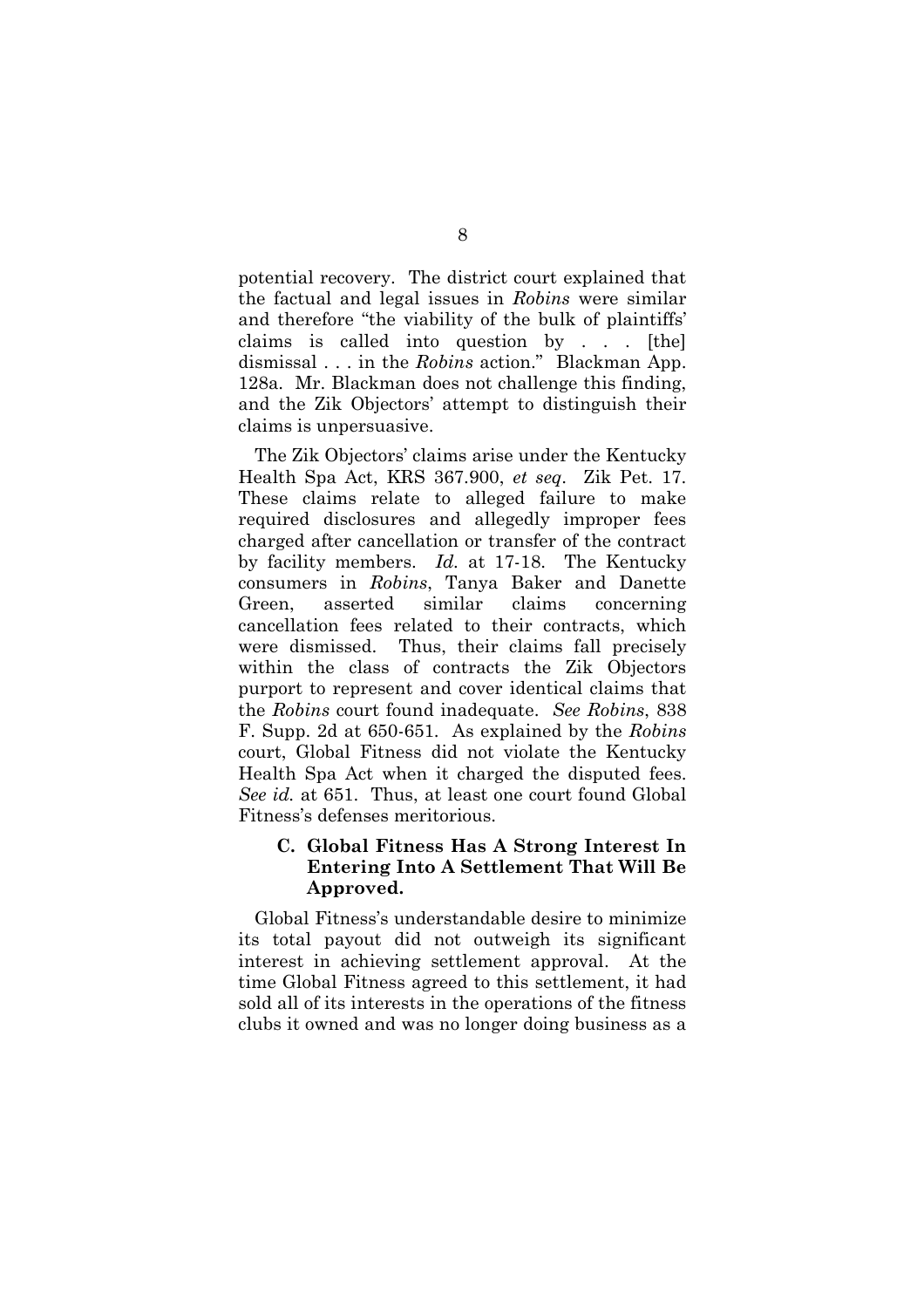health club in any state. *See* Blackman App. 129a. Global Fitness has every incentive to agree to a settlement that is both affordable and approvable.

The Sixth Circuit correctly recognized that a categorical rule on payout ratios contravenes the discretion granted to district courts to approve settlements. Blackman App. 36a. In addition to the factors already discussed above that weighed in favor of this settlement, the claims in this case were based primarily on violations of state consumer protection statutes that specifically allow for the award of attorneys' fees. *See id.* at 36a-37a. Accordingly, the fact that the fee amount awarded to Plaintiffs' counsel exceeded the payout to the class members should not be surprising or inherently objectionable.

Counsel for the settling parties considered the facts and the law, including the strength of the claims and defenses available to both parties. The detailed analysis by the district court in granting approval to the settlement agreement and the detailed opinion by the Sixth Circuit in upholding the district court's decision reflects these considerations.

As the Seventh Circuit itself has observed, "[*p*]*er se* rules often represent the abdication of judicial discretion rather than its informed exercise." *McDonald v. Chicago Milwaukee Corp.*, 565 F.2d 416, 422 (7th Cir. 1977). By reducing the settlement options available to parties, the rigid categorical approach sought by Mr. Blackman may encourage protracted litigation, thereby delaying and often effectively reducing class members' eventual compensation. Among other things, Mr. Blackman's laser focus on the total amount of claims paid ignores the benefits (both monetary and non-monetary) of immediate and certain relief to class members that a